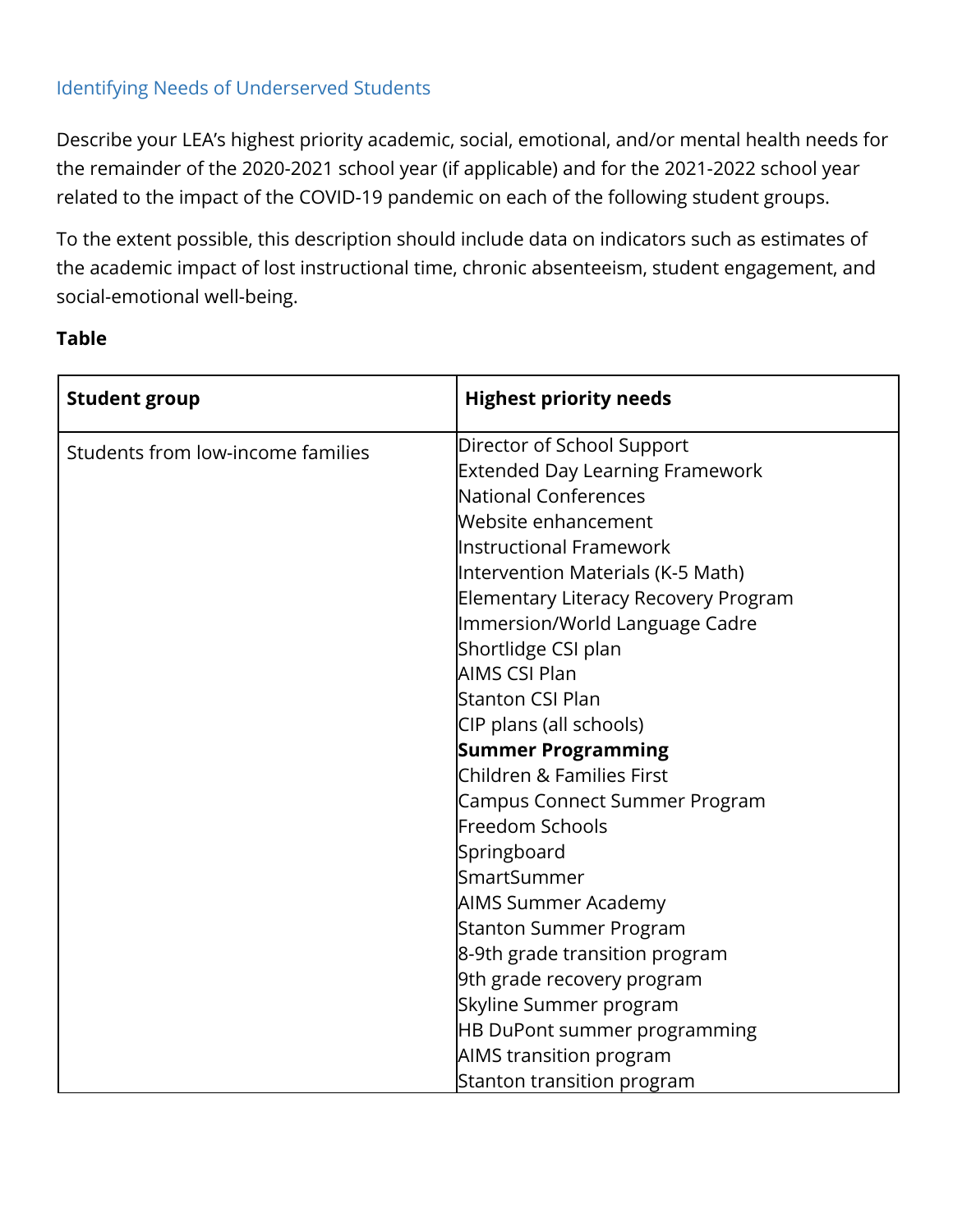| Students from each racial or ethnic<br>background used by the State for reporting<br>purposes - please add a row for each racial<br>or ethnic group (e.g., identifying disparities<br>and focusing on underserved student<br>groups by race/ethnicity) | Comparison of mp 4 to mp 3 and mp 4 from 2019:<br>· Districtwide the % of As and Bs among<br>secondary students (55%) is 1% point less<br>than the third marking period (56%); 11%<br>points less than the fourth marking period<br>in 2019 for students in grades 6-12(66%).<br>(We didn't have a 4 <sup>th</sup> marking period last<br>year.)<br>· Failures among secondary students (17%)<br>are up, 3% points more than the $3^{rd}$<br>marking period (14%); and 11% points more<br>than the fourth marking period in<br>2019(grades 6-12) (6%).<br>o Below are some key comparisons<br>from the $4th$ to the 3rd marking period<br>this year.<br>District sub-group failure rate<br>§ Greater failure rate among<br>Black students, up 6% points<br>(28%)<br>§ Greater failure rate among<br>Hispanic students, up 4%<br>points (21%)<br>§ Greater failure rate among<br>among White students, up 2%<br>points (10%)<br>§ Steady failure rate among<br>Asian students (3%)<br>§ Greater failure rate among<br>students with disabilities, up<br>5% points (25%)<br>§ Greater failure rate among |
|--------------------------------------------------------------------------------------------------------------------------------------------------------------------------------------------------------------------------------------------------------|--------------------------------------------------------------------------------------------------------------------------------------------------------------------------------------------------------------------------------------------------------------------------------------------------------------------------------------------------------------------------------------------------------------------------------------------------------------------------------------------------------------------------------------------------------------------------------------------------------------------------------------------------------------------------------------------------------------------------------------------------------------------------------------------------------------------------------------------------------------------------------------------------------------------------------------------------------------------------------------------------------------------------------------------------------------------------------------------------------|
|                                                                                                                                                                                                                                                        | English Learners, up 2% points<br>(22%)                                                                                                                                                                                                                                                                                                                                                                                                                                                                                                                                                                                                                                                                                                                                                                                                                                                                                                                                                                                                                                                                |
|                                                                                                                                                                                                                                                        | Freedom School: The program also aims to<br>address learning loss experienced as a result<br>of the COVID-19 pandemic and build strong,<br>and empowered children<br>literate,<br>by<br>providing summer reading enrichment to<br>children who might otherwise not have<br>access to books. Children are taught using a<br>model integrated curriculum that supports                                                                                                                                                                                                                                                                                                                                                                                                                                                                                                                                                                                                                                                                                                                                   |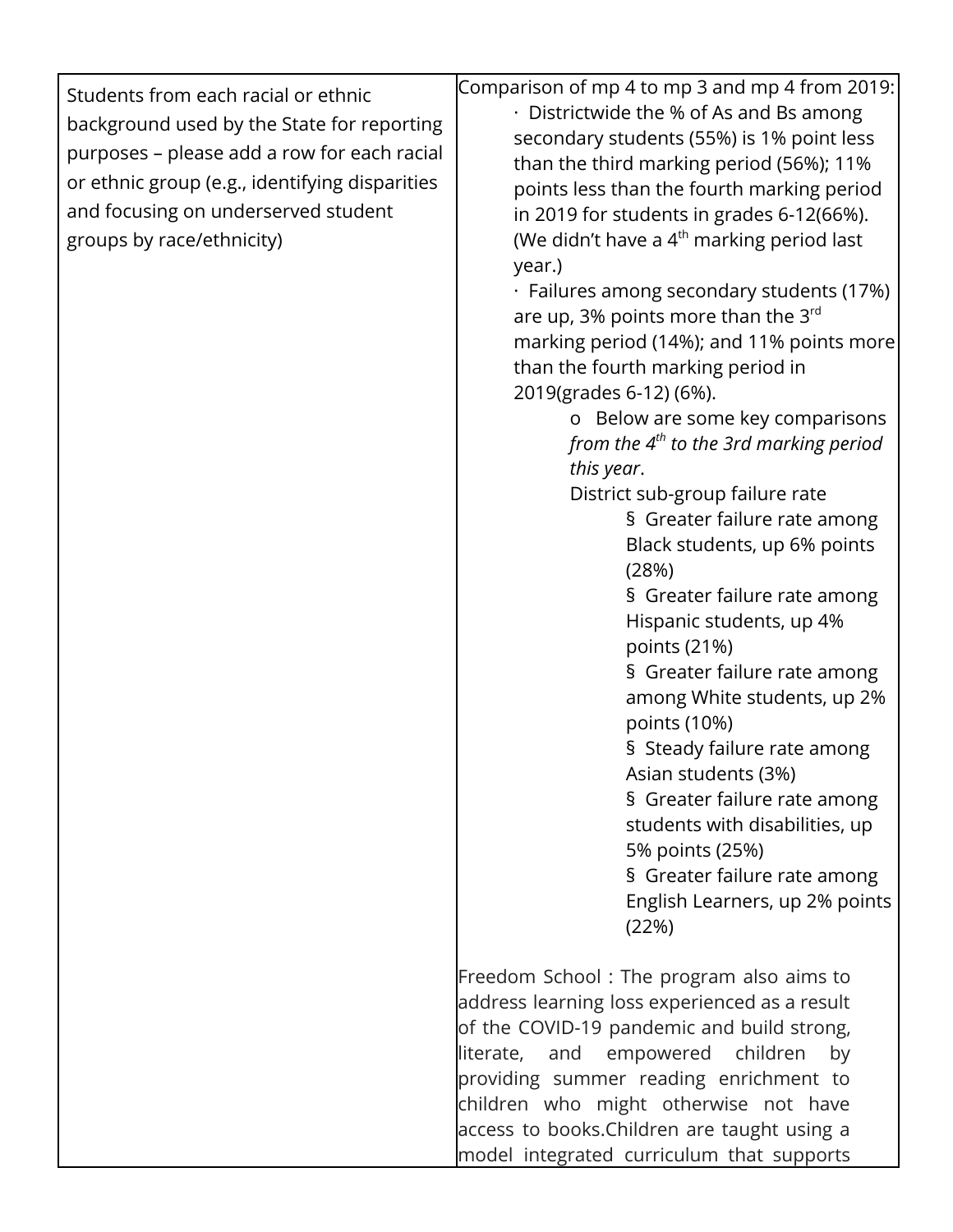children and families around five essential components: high-quality academic enrichment; parent and family involvement; civic engagement and social action; intergenerational leadership development; and nutrition, health, and mental health. Measures:

% children maintaining or improving reading level, %students increased academic engagement, %students increased ethnic identity, %students increased SEL skills

Campus Connect:

- Campus Connect summer programming designed to
- support students in high needs schools with a focu

on improved academic and social and emotional

outcomes. This full day programming that is literacy

based,using the skill focused model, and supplemented with programming to support social and emotional well- being through our partnership with Children & Families First.

Measures::

- 1. Number of participants who improve attendance and classroom performance; and/or who decrease disciplinary action or other negative behaviors.
- 2. Other: Number of participants that meet their RI and MI individualized growth target

Spring to Learning:

The goal of this summer literacy program is to improve academic outcomes while strengthening family/educator relationships. Students will also dive into STEM through modules. The goal is to provide hands-on, immersive, project-based learning experiences that result in authentic student engagement.

Measures: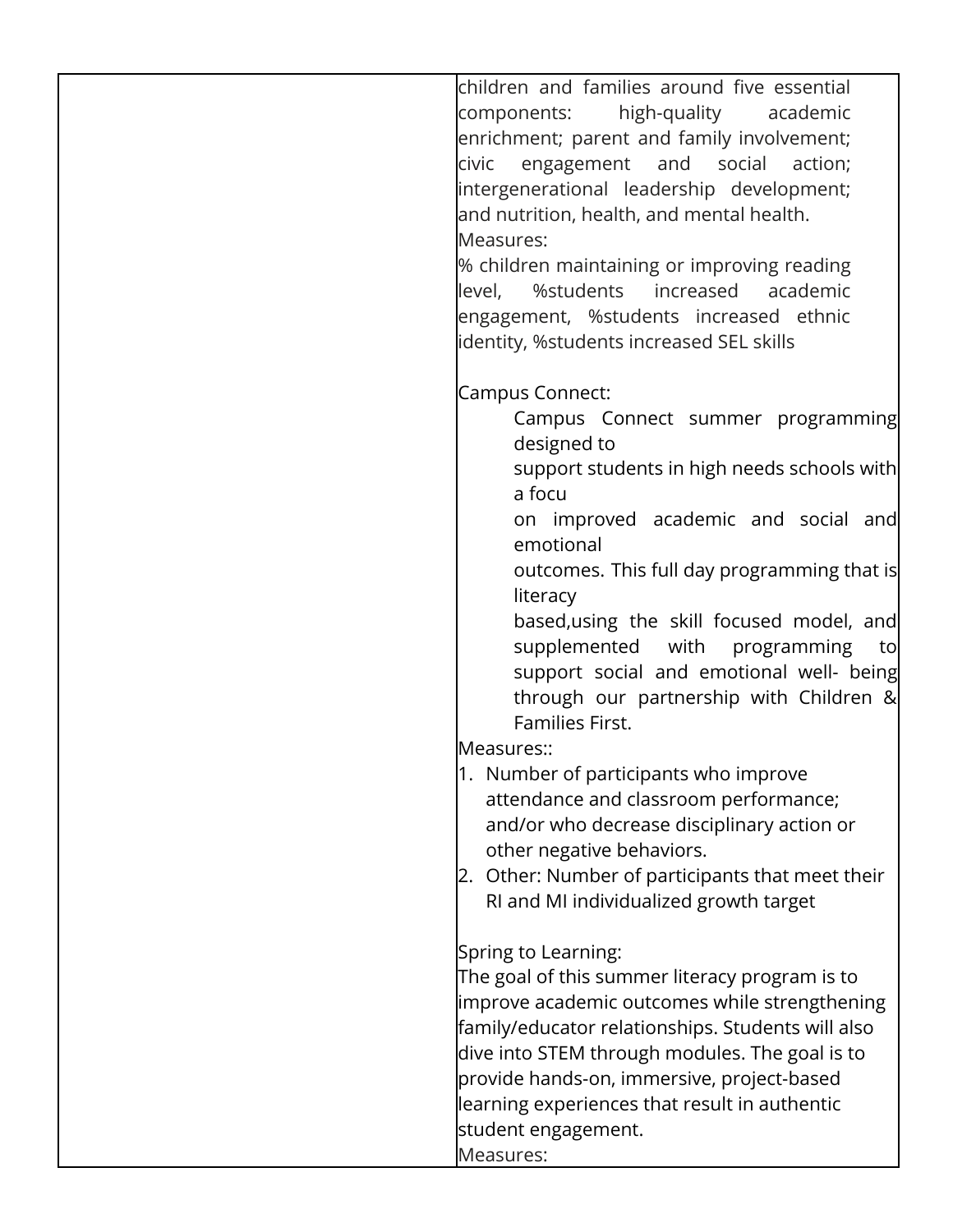|                                                                                                                                                     | % children maintaining or improving reading<br>%students increased<br>academic<br>level,<br>engagement, %students increased SEL skills           |
|-----------------------------------------------------------------------------------------------------------------------------------------------------|--------------------------------------------------------------------------------------------------------------------------------------------------|
| Students by gender – please add a row for<br>each gender (e.g., identifying disparities<br>and focusing on underserved student<br>groups by gender) | Data is not currently available. Students will be<br>supported by the acceleration programs and<br>social emotional resources listed previously. |

| <b>Student group</b>       | <b>Highest priority needs</b>                                                                                                                                                                                                                                                                                                                                                                                                                                                                                                                |
|----------------------------|----------------------------------------------------------------------------------------------------------------------------------------------------------------------------------------------------------------------------------------------------------------------------------------------------------------------------------------------------------------------------------------------------------------------------------------------------------------------------------------------------------------------------------------------|
| English learners           | Additional EL teachers<br>SIOP Training for Teachers (schoolwide training<br>for all teachers/staff)<br>After school tutoring for newcomers<br>After school tutoring for long term ELs<br>Summer program<br>National conferences<br><b>ACE Program</b>                                                                                                                                                                                                                                                                                       |
| Children with disabilities | Autism Services - Curriculum purchase and vendor<br>contract for Professional Learning<br>Autism Services - Service Coordinator<br>Autism Services - Parent education and Sibling<br>shop<br>Special Services - Supplemental curriculum to<br>address learning loss<br>Special Services - Mental Health Wrap-Around<br>services Vendor (ESS)<br>Special Services - Counselor/Social Worker<br>Special Services - Additional Psychologist & SLP<br>Support for Evaluations for one year<br>Special Services - Recovery Services - funding for |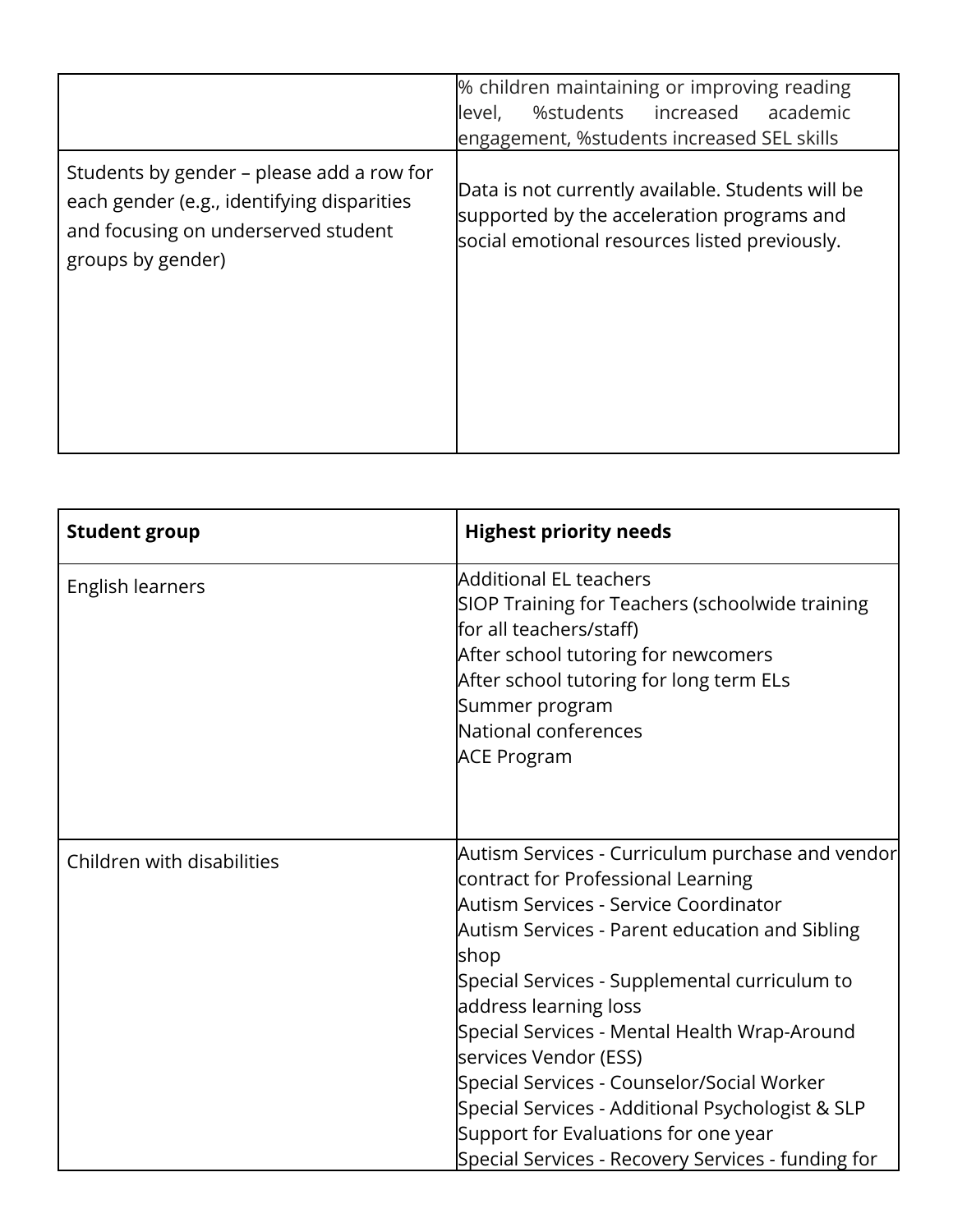|                                    | tutoring and small group instruction- one year<br>Special Services & Equity - MTSS/Restorative<br>Practices training and alignment<br>Meadowood Transition Program Teacher and<br>Coordinator (increased student enrollment due to<br>21 year olds staying in program)<br>Early Years Program Curriculum purchase and<br>Professional Learning                                                                                                                                                                                                                                                                                                                                                                                                                                                                                                                                                                                                                                                 |
|------------------------------------|------------------------------------------------------------------------------------------------------------------------------------------------------------------------------------------------------------------------------------------------------------------------------------------------------------------------------------------------------------------------------------------------------------------------------------------------------------------------------------------------------------------------------------------------------------------------------------------------------------------------------------------------------------------------------------------------------------------------------------------------------------------------------------------------------------------------------------------------------------------------------------------------------------------------------------------------------------------------------------------------|
|                                    | Supporting Data:<br>• Failure rate among secondary students with<br>disabilities has increased an average of 5<br>percentage points (25%) in comparison with<br>19-20 SY<br>Six secondary schools exceed the district's<br>average failure rate of 25% with 3 middle<br>schools ranging from 33-43% failure rates<br>and 3 high schools ranging from 51-58%<br>failure rates among students with<br>disabilities<br>For preschool students, spring 2020 Early<br>Childhood Outcomes data was below the<br>State Performance Plan target for both<br>Growth and Within Age Expectations for all<br>three Domains (Social/Emotional,<br>Knowledge & Skills, Appropriate Behaviors)<br>per RCCSD Spring 2021 LEA Determination<br>Increased number of risk assessments<br>district-wide for suicidal ideation especially<br>among elementary age students<br>Increased number of Outside Agency<br>$\bullet$<br>mental health placements (20-21 SY = 131<br>compared to $19-20 \text{ SY} = 81$ ) |
| Students experiencing homelessness | 14% increase of Red Clay students<br>$\bullet$<br>experiencing homelessness from SY20<br>McKinney Vento Professional Development<br>for all building liaisons and school staff<br>Prioritize students experiencing<br>$\bullet$<br>homelessness for in-person learning<br>opportunities<br>Not assume housing stability. Reopening<br>$\bullet$<br>plans and practices must assume housing<br>insecurity and implement strategies to<br>intentionally address student homelessness                                                                                                                                                                                                                                                                                                                                                                                                                                                                                                             |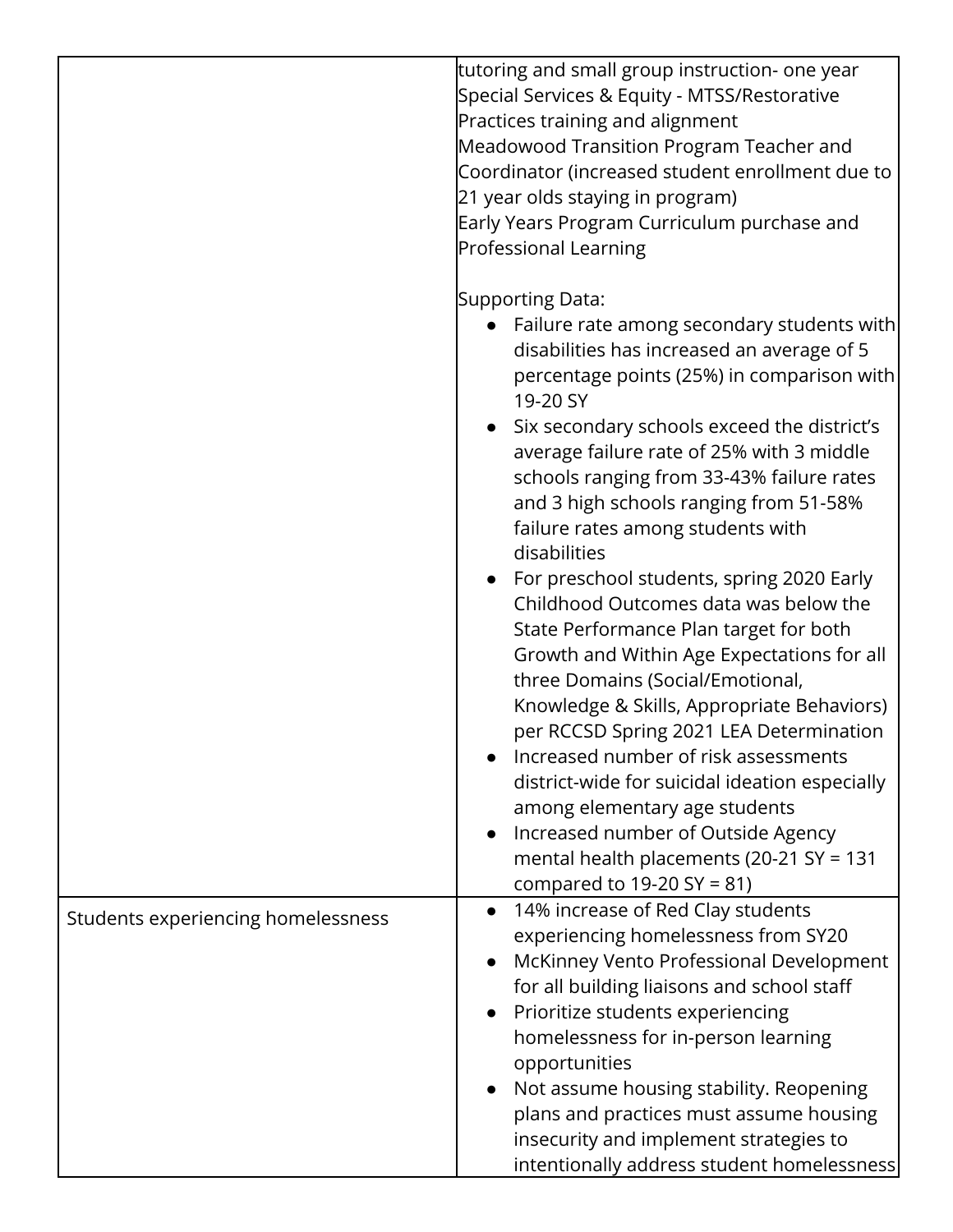|                                   | • Utilize self assessment tool to build capacity<br>in the identification and support of MV<br>students<br>• SY21 Adoption of RCCSD Policy: Education<br>for Homeless Children and Youth<br>• RCEF donation of \$10,000 to assist with<br>student needs not covered by the grant                            |
|-----------------------------------|-------------------------------------------------------------------------------------------------------------------------------------------------------------------------------------------------------------------------------------------------------------------------------------------------------------|
| Children and youth in foster care | • Foster Care Professional Development for<br>all building liaisons<br>• SY21 Adoption of RCCSD Policy: Educational<br>Stability of Children in Foster Care<br>• Collaboration with Kind to Kids Foundation<br>and UGRAD programming to support<br>academic success of students experiencing<br>foster care |

| <b>Student group</b> | <b>Highest priority needs</b>                                                                                    |
|----------------------|------------------------------------------------------------------------------------------------------------------|
| Migratory students   | Continued collaboration with the DDOE to assist in<br>lidentification<br>After school tutoring<br>Summer program |